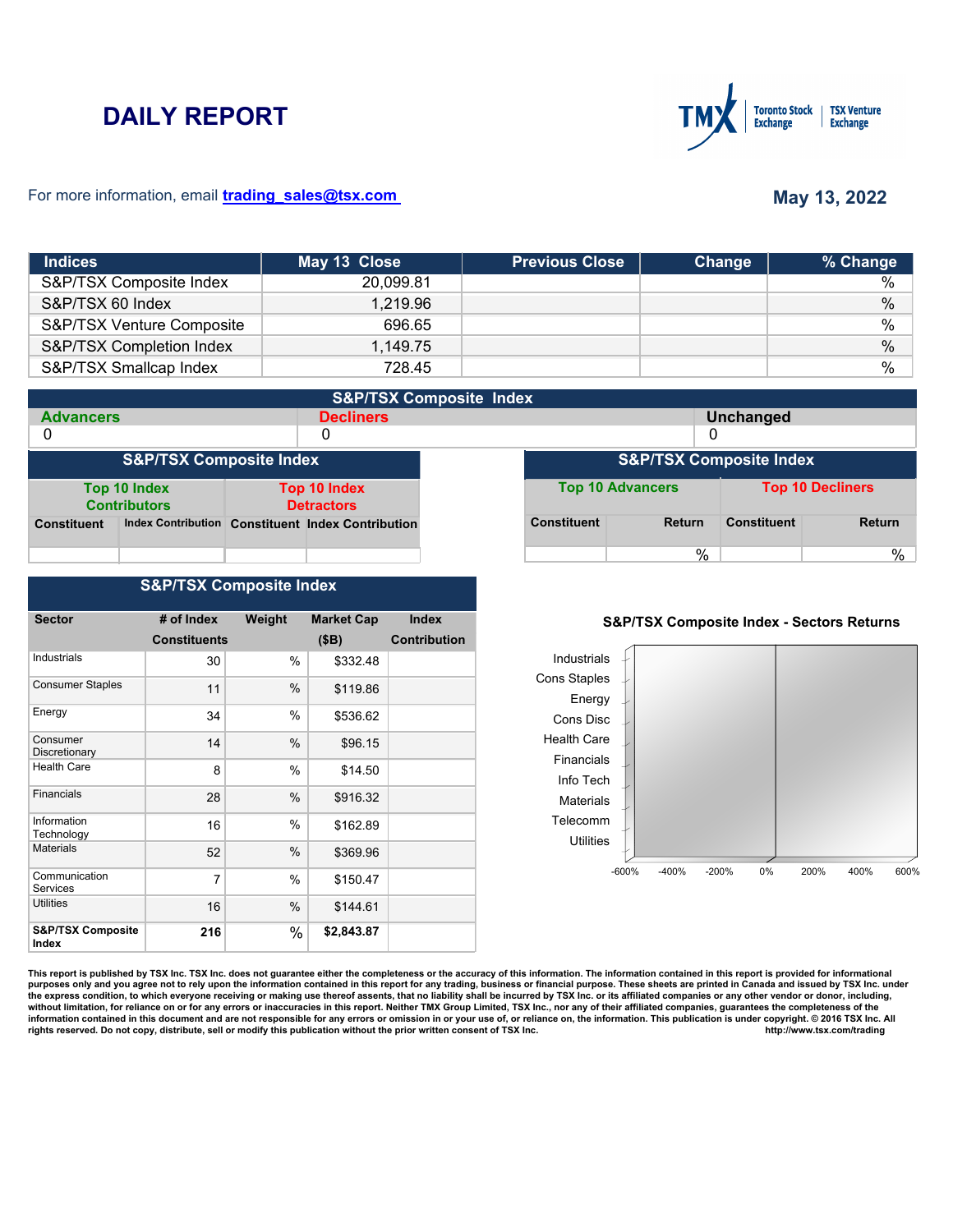**TSX ANONYMOUS TRADING** 

Daily Volume Daily Value Daily Trades

 489,215,024 \$11,199,150,323 1,398,268 Daily Symbols Traded 2,118



| Daily Volume       | 219.730.030     |
|--------------------|-----------------|
| Daily Value        | \$4.988.746.776 |
| Average Trade Size | 312             |
| % TSX Volume       | 44.91 %         |



|            | <b>Top 20 TSX Symbols by Volume</b> |                  |             | Top 20 TSX Symbols by Value |                  |
|------------|-------------------------------------|------------------|-------------|-----------------------------|------------------|
| Symbol     | <b>TSX Volume</b>                   | <b>TSX Value</b> | Symbol      | <b>TSX Volume</b>           | <b>TSX Value</b> |
| MFC        | 16, 123, 144                        | \$359,621,462    | <b>ENB</b>  | 15,649,835                  | \$884,045,205    |
| ENB        | 15,649,835                          | \$884,045,205    | <b>CNR</b>  | 3,491,542                   | \$502,101,701    |
| <b>WRG</b> | 11,689,849                          | \$387,775        | RY          | 3,354,902                   | \$424,598,186    |
| <b>CVE</b> | 8,766,206                           | \$226,370,276    | SU          | 8,271,339                   | \$389,925,330    |
| <b>XLY</b> | 8,504,910                           | \$1,430,814      | <b>MFC</b>  | 16, 123, 144                | \$359,621,462    |
| SU         | 8,271,339                           | \$389,925,330    | <b>SHOP</b> | 479,037                     | \$245,731,531    |
| <b>CPG</b> | 6,872,392                           | \$62,970,392     | <b>CVE</b>  | 8,766,206                   | \$226,370,276    |
| YRI        | 6,634,116                           | \$42,032,265     | <b>FTS</b>  | 3,259,494                   | \$205,519,085    |
| BTE        | 5,756,474                           | \$35,723,167     | ΙTD         | 2,086,609                   | \$192,455,916    |
| ARX        | 5,376,341                           | \$90,301,769     | <b>CNQ</b>  | 2,397,153                   | \$186,620,412    |
| ATH        | 5,238,562                           | \$12,461,602     | <b>PPL</b>  | 3,329,060                   | \$164,394,141    |
| XBC        | 5,215,196                           | \$5,628,588      | <b>NTR</b>  | 1,248,724                   | \$160,691,148    |
| K.         | 4,963,501                           | \$26,148,584     | <b>SLF</b>  | 2,531,800                   | \$156,173,466    |
| BBD.B      | 4,488,574                           | \$5,063,119      | <b>TRP</b>  | 2,087,477                   | \$149,316,399    |
| ABX        | 4,455,441                           | \$117,797,994    | <b>BNS</b>  | 1,825,698                   | \$147,941,985    |
| HEXO       | 4,450,305                           | \$1,618,442      | XIU         | 4,428,969                   | \$136,859,587    |
| XIU        | 4,428,969                           | \$136,859,587    | SJR.B       | 3,737,203                   | \$129,072,106    |
| AR.        | 4,251,157                           | \$5,317,047      | <b>CM</b>   | 926,154                     | \$126,500,557    |
| AС         | 4,158,358                           | \$86,312,850     | BAM.A       | 1,987,267                   | \$121,932,097    |
| ВB         | 4,037,898                           | \$29,798,826     | ABX         | 4,455,441                   | \$117,797,994    |

| <b>ETF Trading</b> |               |                     |          |  |  |
|--------------------|---------------|---------------------|----------|--|--|
| Daily Volume       | 41,557,450    | Average Trade Value | \$11.914 |  |  |
| Daily Value        | \$761,747,413 | Average Trade Size  | 650      |  |  |
| # Trades           | 63,939        | # of ETFs Traded    | 860      |  |  |

|            | Top 10 ETFs by TSX Volume |                     |            | Top 10 ETFs by TSX Value |                     |
|------------|---------------------------|---------------------|------------|--------------------------|---------------------|
| Symbol     | <b>Market Volume</b>      | <b>Market Value</b> | Symbol     | <b>Market Volume</b>     | <b>Market Value</b> |
| XIU        | 4,428,969                 | \$136,859,587       | XIU        | 4,428,969                | \$136,859,587       |
| <b>HND</b> | 4,013,092                 | \$12,235,982        | <b>XEG</b> | 2,897,806                | \$45,720,976        |
| <b>HOD</b> | 3,851,622                 | \$9,098,059         | HEU        | 481,069                  | \$25,574,134        |
| <b>XEG</b> | 2,897,806                 | \$45,720,976        | ZEB        | 693,268                  | \$25,357,360        |
| <b>HQD</b> | 1,722,520                 | \$14,603,629        | <b>HXT</b> | 509,229                  | \$24,775,459        |
| <b>HSD</b> | 1,253,366                 | \$10,303,199        | <b>XSP</b> | 434,752                  | \$18,684,631        |
| <b>HQU</b> | 1,249,140                 | \$13,864,920        | <b>HNU</b> | 581,117                  | \$18,208,059        |
| BTCC.B     | 762,739                   | \$4,394,052         | HOU        | 654,197                  | \$17,327,157        |
| ZEB        | 693,268                   | \$25,357,360        | XIC.       | 538,500                  | \$17,255,956        |
| HOU        | 654,197                   | \$17,327,157        | <b>XQQ</b> | 168.267                  | \$16,072,792        |